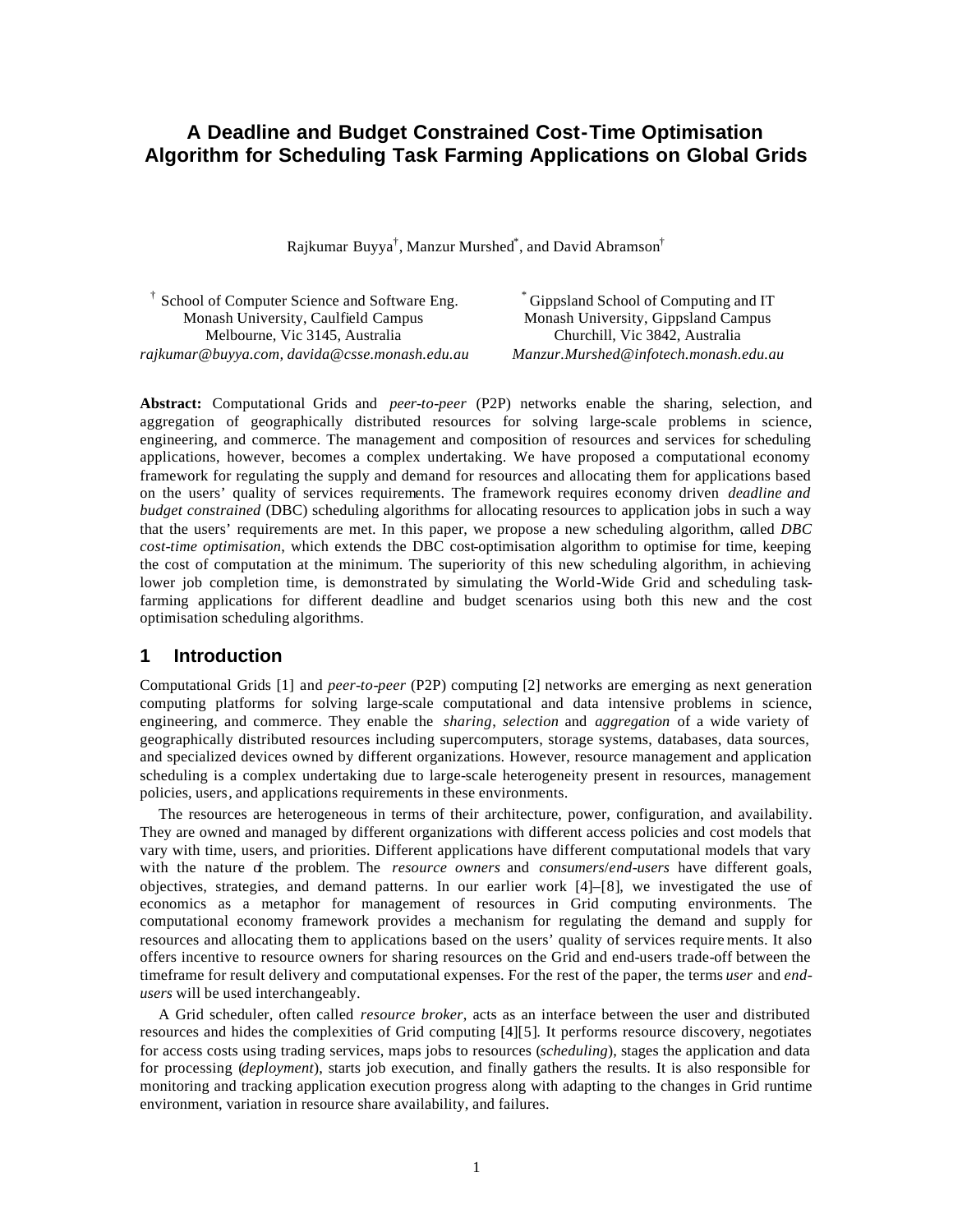In our Grid economy framework, the resource brokers use economy driven *deadline and budget constrained* (DBC) scheduling algorithms for allocating resources to application jobs in such a way that the users' requirements are met. In our early work [7], we developed three scheduling algorithms for cost, time, and time-variant optimisation strategies that support deadline and budget constraints. We implemented them within the Nimrod-G broker and explored their capability for scheduling task-farming or parametersweep and data-intensive computing applications such as drug design [12] on the WWG (World-Wide Grid) [9] testbed resources. To meet users' quality of service requirements, the broker leases Grid resources and services dynamically at runtime depending on their capability, cost, and availability.

In this work, we propose a new scheduling algorithm, called *DBC cost-time optimisation*, which extends the DBC cost-optimisation algorithm to optimise for time keeping the cost of computation at the minimum. Resources with the same cost are grouped together and time-optimisation scheduling strategy is applied while allocating jobs to a group. We demonstrate the ability of this new scheduling algorithm by implementing it within the economic Grid resource broker simulator built using the GridSim toolkit [3]. The performance of this new algorithm is evaluated by scheduling a synthetic task farming application on simulated WWG testbed resources for different deadline and budget scenarios. We then compare and contrast the results of scheduling with the cost optimisation algorithm.

The rest of this paper is organized as follows. Section 2 discusses the GridSim toolkit briefly and highlights the use of its features for simulating Grid environment and entities. The GridSim broker architecture and internal components that simulate and manage the execution of task farming applications along with scheduling algorithm are presented in Section 3. The simulation of heterogeneous resources with different capabilities and access costs, creation of synthetic application, and evaluation of proposed cost-time optimisation scheduling algorithm against the cost optimisation algorithm are discussed in Section 4. The final section summarizes the paper along with suggestions for future works.

# **2 GridSim: A Grid Modeling and Simulation Toolkit**

The GridSim toolkit provides a comprehensive facility for simulation of different classes of heterogeneous resources, users, applications, resource brokers, and schedulers [3]. It has facilities for the modeling and simulation of resources and network connectivity with different capabilities, configurations, and domains. It supports primitives for application composition, information services for resource discovery, and interfaces for assigning application tasks to resources and managing their execution. These features can be used to simulate resource brokers or Grid schedulers for evaluating performance of scheduling algorithms or heuristics. We have used GridSim toolkit to create a resource broker that simulates Nimrod-G for design and evaluation of deadline and budget constrained scheduling algorithms with cost and time optimisations.

The GridSim toolkit resource modeling facilities are used to simulate the World-Wide Grid resources managed as time or space-shared scheduling policies. The broker and user entities extend the GridSim class to inherit ability for communication with other entities. In GridSim, application tasks/jobs are modeled as *Gridlet* objects that contain all the information related to the job and its execution management details such as job length in MI (Million Instructions), disk I/O operations, input and output file sizes, and the job originator*.* The broker uses GridSim's job management protocols and services to map a Gridlet to a resource and manage it throughout its lifecycle.

# **3 Simulation of Grid Resource Broker and Cost-Time Optimisation**

The GridSim toolkit is used to simulate Grid environment and a Nimrod-G like deadline and budget constrained scheduling system called economic Grid resource broker. The simulated Grid environment contains multiple resources and user entities with different requirements. The user and broker entities extend the GridSim class. All the users create experiments that each of which contains application specification (a set of Gridlets that represent application jobs with different processing) and quality of service requirements (deadline and budget constraints with optimisation strategy). When simulation is started, the user entity creates an instance of its own broker entity and passes request for processing application jobs.

#### **3.1.1 Broker Architecture**

The broker entity architecture along with its interaction flow diagram with other entities is shown in Figure 1. The key components of the broker are: experiment interface, resource discovery and trading, scheduling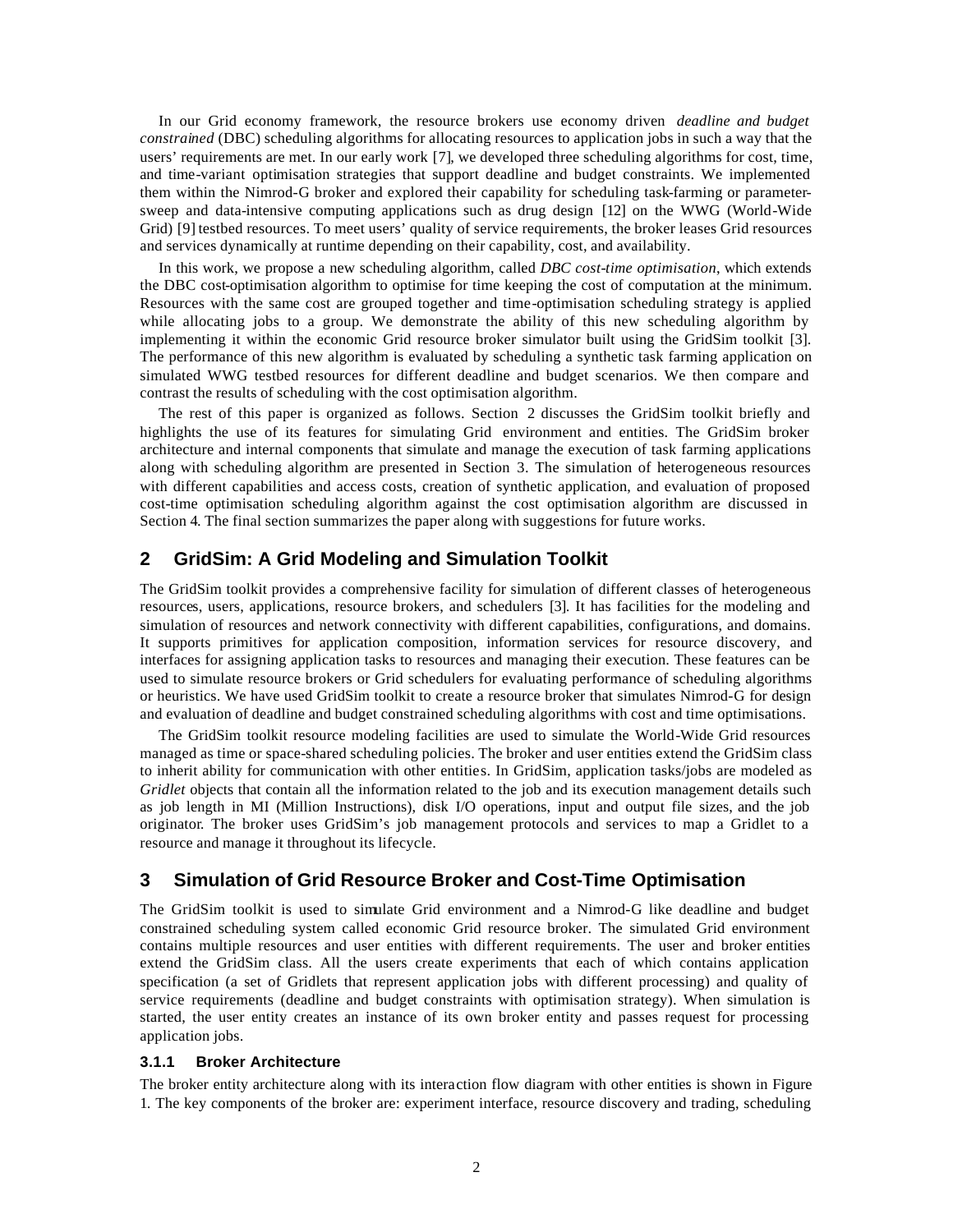flow manager backed with scheduling heuristics and algorithms, Gridlets dispatcher, and Gridlets receptor. A detailed discussion on the broker implementation using the GridSim toolkit can be found in [3]. However, to enable the understanding of the broker framework in which the new scheduling algorithm is implemented, we briefly present its operational model:

- 1. The user entity creates an experiment that contains application description (a list of Gridlets to be processed) and user requirements to the broker via the experiment interface.
- 2. The broker resource discovery and trading module interacts with the GridSim GIS entity to identify contact information of resources and then interacts with resources to establish their configuration and access cost. It creates a Broker Resource list that acts as placeholder for maintaining resource properties, a list of Gridlets committed for execution on the resource, and the resource performance data as predicted through the measurement and extrapolation methodology.
- 3. The scheduling flow manager selects an appropriate scheduling algorithm for mapping Gridlets to resources depending on the user requirements (deadline and budget limits; and optimisation strategy—cost, cost-time, time, or time variant). Gridlets that are mapped to a specific resource are added to the Gridlets list in the Broker Resource.
- 4. For each of the resources, the dispatcher selects the number of Gridlets that can be staged for execution according to the usage policy to avoid overloading resources with single user jobs.
- 5. The dispatcher then submits Grid lets to resources using the GridSim's asynchronous service.
- 6. When the Gridlet processing completes, the resource returns it to the broker's Gridlet receptor module, which then measures and updates the runtime parameter, *resource or MI share available to the user*. It aids in predicting the job consumption rate for making scheduling decisions.
- 7. The steps, 3–6, continue until all the Gridlets are processed or the broker exceeds deadline or budget limits. The broker then returns updated experiment data along with processed Gridlets back to the user entity.





### **3.1.2 Deadline and Budget Constrained Cost-Time Optimisation Scheduling Algorithm**

We have simulated deadline and budget constrained (DBC) scheduling algorithms, cost-optimisation [3], time-optimisation, and time-variant optimisation, presented in [7]. A new scheduling algorithm, called costtime optimisation, proposed in this paper is shown in Figure 2. It extends the cost-optimisation algorithm to optimise the time without incurring additional processing expenses. This is accomplished by applying the time-optimisation algorithm to schedule jobs on resources having the same processing cost. The performance evaluation of this new algorithm is presented in the next section.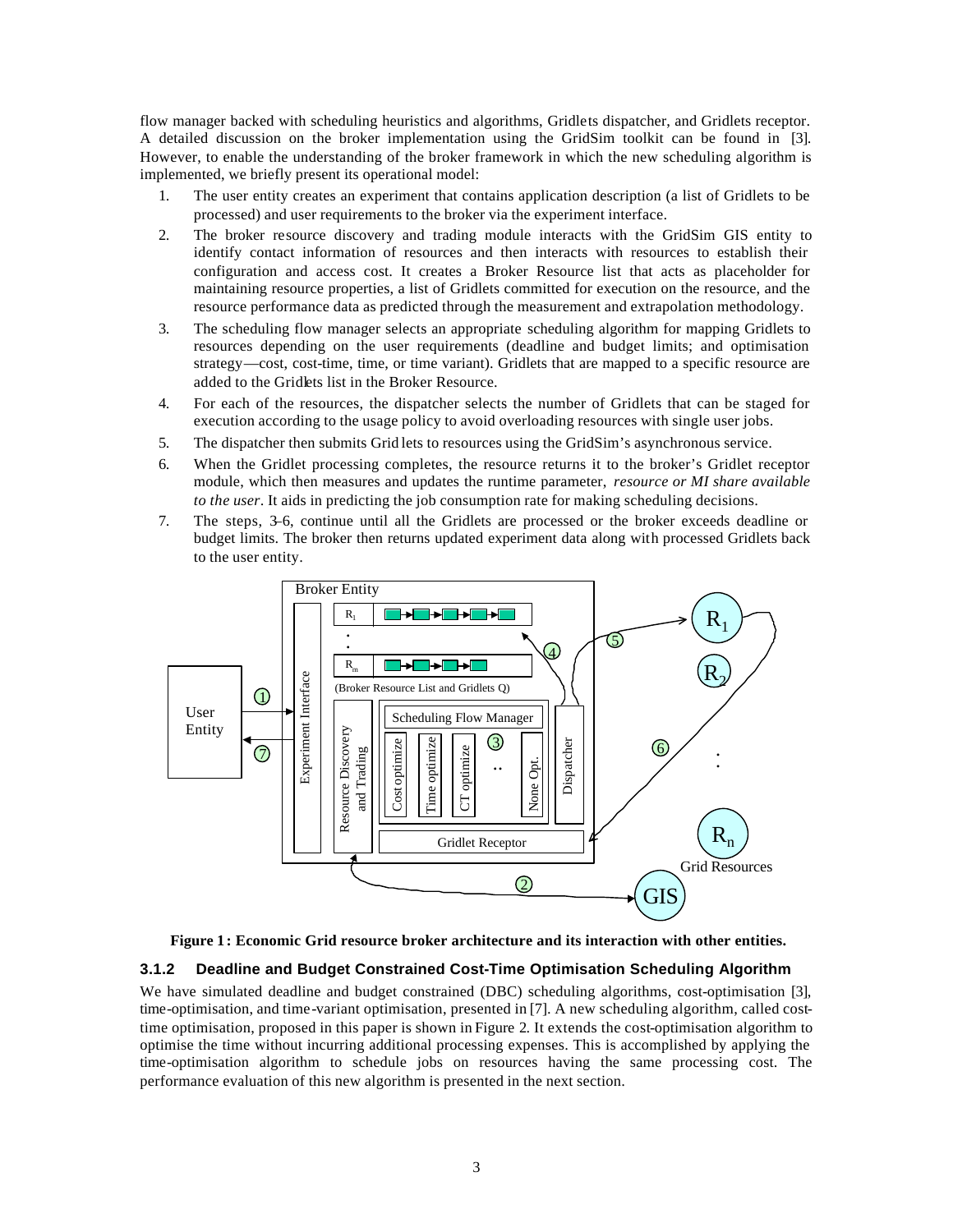*Algorithm: DBC\_Scheduling\_with\_Cost\_Time\_Optimisation()*

- 1. RESOURCE DISCOVERY: Identify the resources and their capability using the Grid information services.
- 2. RESOURCE TRADING: Identify *the cost* of all resources and *the capability* to be delivered per cost-unit. The *resource cost* can be expressed in units such as processing cost-per-MI, cost-perjob, CPU cost per time unit, etc. and the scheduler needs to choose suitable unit for comparison.
- 3. If the user supplies D and B-factors, then determine the absolute deadline and budget based on the capability of resources and their cost, and the application processing requirements (e.g., total MI required).
- 4. SCHEDULING: Repeat while there exists *unprocessed jobs* and the current time and processing expenses are within the deadline and budget limits. [It is triggered for each scheduling event or whenever a job completes. The event period is a function of deadline, job processing time, rescheduling overhead, resource share variation, etc.]:

[SCHEDULE ADVISOR with Policy]

- a. For each resource, predict and establish the *job consumption rate* or *the available resource share* through the measure and extrapolation strategy taking into account the time taken to process previous jobs.
- b. SORT the resources by increasing order of *cost.* If two or more resources have the *same cost*, order them such that powerful ones (e.g., higher job consumption rate or resource share availability, but the first time based on the total theoretical capability, say the total MIPS) are preferred first.
- c. *Create resource groups* containing resources with the same cost.
- d. SORT the *resource groups* with the increasing order of cost.
- e. If any of the resource has jobs assigned to it in the previous scheduling event, but not dispatched to the resource for execution and there is variation in resource availability, then move appropriate number of jobs to the Unassigned-Jobs-List. This helps in updating the whole schedule based on the latest resource availability information.
- f. Repeat the following steps for each resource group as long as there exists unassigned jobs:
	- *i.* Repeat the following steps for each job in the Unassigned-Jobs-List depending on the *processing cost and the budget availability:* [It uses the *time optimisation strategy*.]
		- Select a job from the Unassigned-Jobs-List*.*
		- For each resource, calculate/predict the job completion time taking into account previously assigned jobs and the job completion rate and resource share availability.
		- Sort resources by the increasing order of completion time.
		- Assign the job to the first resource and remove it from the Unassigned-Jobs-List if the predicted job completion time is less than the deadline.
- 5. [DISPATCHER with Policy]

*Repeat the following steps for each resource if it has jobs to be dispatched:*

• Identify the number of jobs that can be submitted without overloading the resource. Our default policy is to dispatch jobs as long as the number of user jobs deployed (active or in queue) is less than the number of PEs in the resource.

**Figure 2: Deadline and budget constrained (DBC) scheduling with cost-time optimisation.**

# **4 Scheduling Simulation and Performance Evaluation**

To simulate application scheduling in GridSim environment using the economic Grid broker requires the modeling and creation of GridSim resources and applications that model jobs as Gridlets. In this section, we present resource and application modeling along with the results of scheduling experiments with quality of services driven application processing.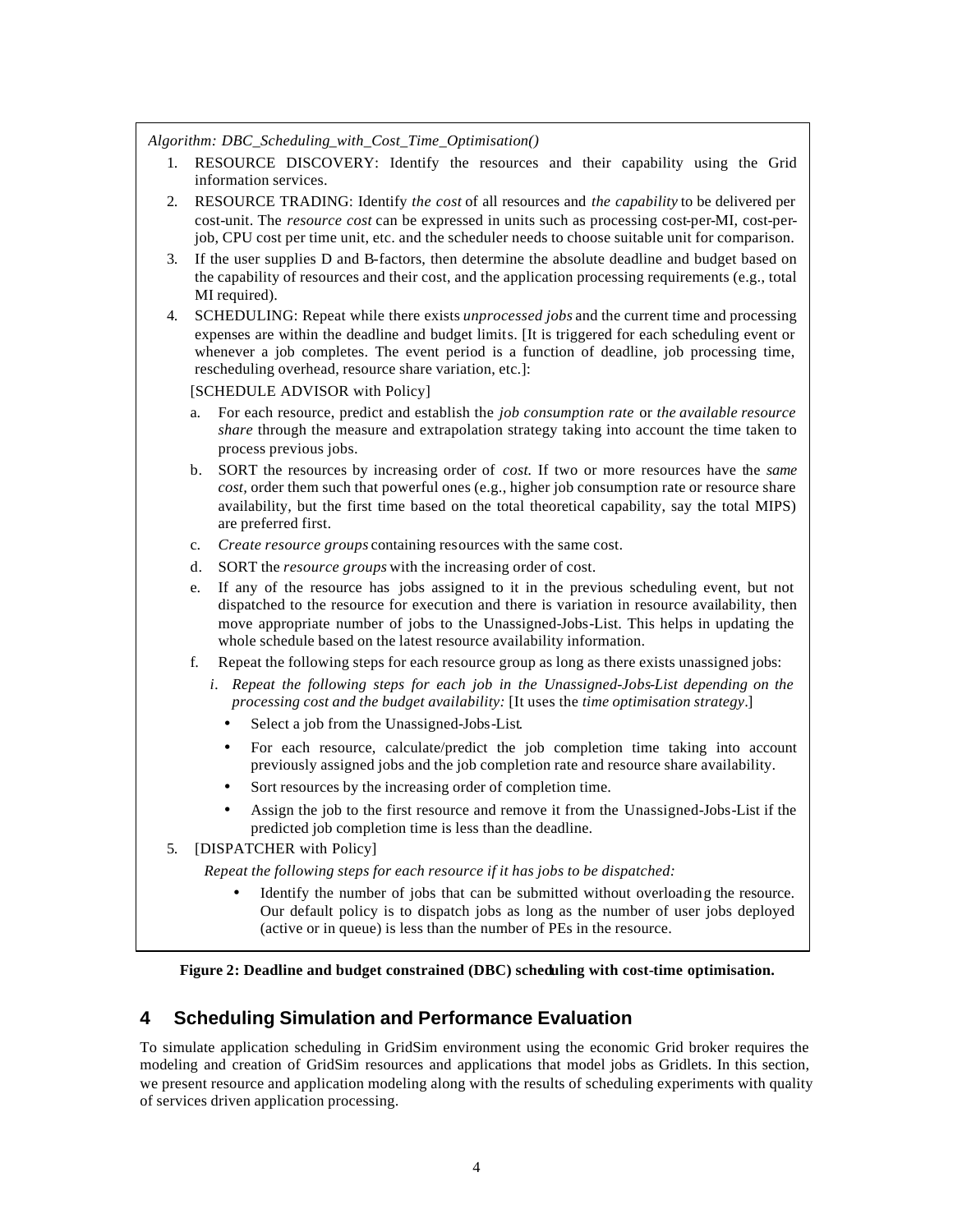## **4.1 Resource Modeling**

We modeled and simulated a number of time - and space-shared resources with different characteristics, configuration, and capability as those in the WWG testbed. We have selected the latest CPUs models AlphaServer ES40, Sun Netra 20, Intel VC820 (800EB MHz, Pentium III), and SGI Origin 3200 1X 500MHz R14k released by their manufacturers Compaq, Sun, Intel, and SGI respectively. The processing capability of these PEs in simulation time -unit is modeled after the base value of SPEC CPU (INT) 2000 benchmark ratings published in [10]. To enable the users to model and express their application processing requirements in terms of MI (million instructions) or MIPS (million instructions per second) on the standard machine, we *assume the MIPS rating of PEs is same as the SPEC rating*.

Table 1 shows the characteristics of resources simulated and their PE cost per time unit in G\$ (Grid dollar). The simulated resources resemble the WWG testbed resources used in the Nimrod-G scheduling experiments reported in [11]. The access cost of PE in G\$/time -unit not necessarily reflects the cost of processing when PEs have different capability. The brokers need to translate it into the G\$ per MI for each resource. Such translation helps in identifying the relative cost of resources for processing Gridlets on them. It can be noted some of the resources in Table 1 have the same MIPS per G\$. For example, both R4 and R8 have the same cost and so resources R2, R3, and R10.

| <b>Resource</b><br>Name in<br><b>Simulation</b> | <b>Simulated Resource</b><br><b>Characteristics</b><br><b>Vendor, Resource</b><br>Type, Node OS, No of<br><b>PEs</b> | <b>Equivalent Resource</b><br>in Worldwide Grid<br>(Hostname,<br>Location) | A PE<br><b>SPEC/</b><br><b>MIPS</b><br><b>Rating</b> | <b>Resource</b><br><b>Manager</b><br><b>Type</b> | Price<br>(G\$/PE)<br>time<br>unit) | <b>MIPS</b><br>per G\$ |
|-------------------------------------------------|----------------------------------------------------------------------------------------------------------------------|----------------------------------------------------------------------------|------------------------------------------------------|--------------------------------------------------|------------------------------------|------------------------|
| R <sub>0</sub>                                  | Compaq, AlphaServer,<br>CPU, OSF1, 4                                                                                 | grendel.vpac.org,<br>VPAC, Melb,<br>Australia                              | 515                                                  | Time-shared                                      | 8                                  | 64.37                  |
| R1                                              | Sun, Ultra, Solaris, 4                                                                                               | hpc420.hpcc.jp,<br>AIST, Tokyo, Japan                                      | 377                                                  | Time-shared                                      | $\overline{4}$                     | 94.25                  |
| R <sub>2</sub>                                  | Sun, Ultra, Solaris, 4                                                                                               | $hpc420-1.hpcc.jp,$<br>AIST, Tokyo, Japan                                  | 377                                                  | Time-shared                                      | 3                                  | 125.66                 |
| R <sub>3</sub>                                  | Sun, Ultra, Solaris, 2                                                                                               | hpc420-2.hpcc.jp,<br>AIST, Tokyo, Japan                                    | 377                                                  | Time-shared                                      | 3                                  | 125.66                 |
| R <sub>4</sub>                                  | Intel, Pentium/VC820,<br>Linux, 2                                                                                    | barbera.cnuce.cnr.it,<br>CNR, Pisa, Italy                                  | 380                                                  | Time-shared                                      | $\mathbf{1}$                       | 380.0                  |
| R <sub>5</sub>                                  | SGI, Origin 3200,<br>IRIX, 6                                                                                         | onyx1.zib.de,<br>ZIB, Berlin, Germany                                      | 410                                                  | Time-shared                                      | 5                                  | 82.0                   |
| R <sub>6</sub>                                  | SGI, Origin 3200,<br><b>IRIX, 16</b>                                                                                 | Onyx3.zib.de,<br>ZIB, Berlin, Germany                                      | 410                                                  | Time-shared                                      | 5                                  | 82.0                   |
| R7                                              | SGI, Origin 3200,<br><b>IRIX, 16</b>                                                                                 | mat.ruk.cuni.cz,<br>Charles U., Prague,<br>Czech Republic                  | 410                                                  | Space-shared                                     | $\overline{4}$                     | 102.5                  |
| R8                                              | Intel, Pentium/VC820,<br>Linux, 2                                                                                    | marge.csm.port.ac.uk,<br>Portsmouth, UK                                    | 380                                                  | Time-shared                                      | 1                                  | 380.0                  |
| R <sub>9</sub>                                  | SGI, Origin 3200,<br>IRIX, 4 (accessible)                                                                            | green.cfs.ac.uk,<br>Manchester, UK                                         | 410                                                  | Time-shared                                      | 6                                  | 68.33                  |
| R10                                             | Sun, Ultra, Solaris, 8,                                                                                              | pitcairn.mcs.anl.gov,<br>ANL, Chicago, USA                                 | 377                                                  | Time-shared                                      | 3                                  | 125.66                 |

**Table 1: World-Wide Grid testbed resources simulated using GridSim.**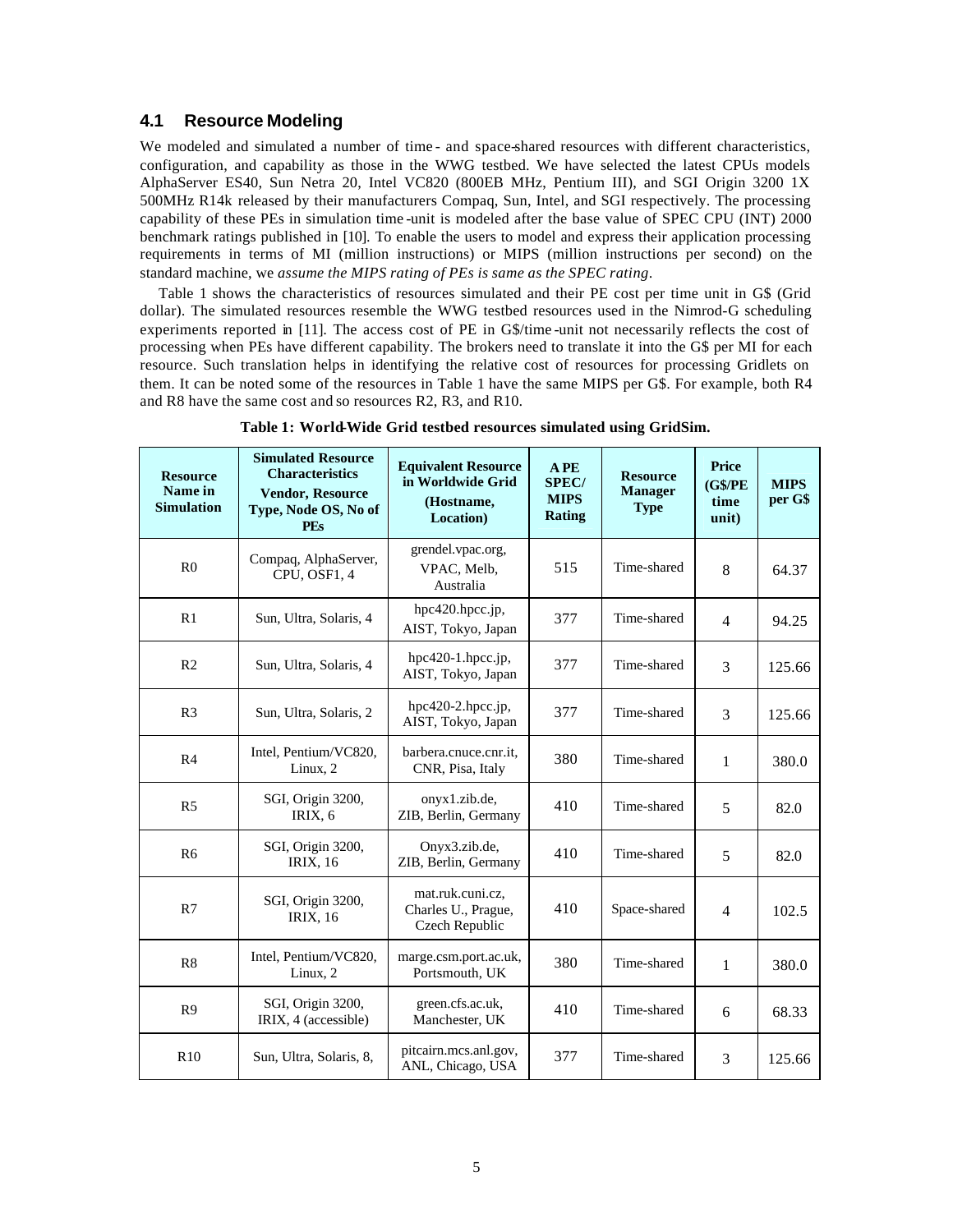## **4.2 Application Modeling**

We have modeled a task farming application that consists of 200 jobs. In GridSim, these jobs are packaged as Gridlets whose contents include the job length in MI, the size of job input and output data in bytes along with various other execution related parameters when they move between the broker and resources. The job length is expressed in terms of the time it takes to run on a standard resource PE with SPEC/MIPS rating of 100. Gridlets processing time is expressed in such a way that they are expected to take at least 100 timeunits with a random variation of 0 to 10% on the positive side of the standard resource. That means, Gridlets' job length (processing requirements) can be at least 10,000 MI with a random variation of 0 to 10% on the positive side. This 0 to 10% random variation in Gridlets' job length is introduced to model heterogeneous tasks similar to those present in the real world parameter sweep applications.

### **4.3 DBC Scheduling Experiments with Cost and Cost-Optimisation Strategies**

We performed both cost and cost-time optimisation scheduling experiments with different values of deadline and budget constraints (DBC) for a single user (*multiple users in the final paper*). The deadline is varied in simulation time from 100 to 3600 in steps of 500. The budget is varied from G\$ 5000 to 22000 in steps of 1000. The number of Gridlets processed, deadline utilized, and budget spent for the DBC costoptimisation scheduling strategy is shown in Figure 3a, Figure 3c, and Figure 3e, and for the cost-time optimisation scheduling strategy is shown in Figure 3b, Figure 3d, and Figure 3f. In both cases, when the deadline is low (e.g., 100 time unit), the number of Gridlets processed increases as the budget value increases. When a higher budget is available, the broker leases expensive resources to process more jobs within the deadline. Alternatively, when scheduling with a low budget value, the number of Gridlets processed increases as the deadline is relaxed.

The impact of budget for different values of deadline is shown in Figure 3e and Figure 3f for cost and cost-time strategies. For a larger deadline value (see the time utilization for deadline of 3600), the increase in budget value does not have much impact on resource selection. When the deadline is too tight (e.g., 100), it is likely that the complete budget is spent for processing Gridlets within the deadline.

It can be observed that the number of Gridlets processed and the budget-spending pattern is similar for both scheduling strategies. However, the time spent for the completion of all the jobs is significantly different (see Figure 3c and Figure 3d), as the deadline becomes relaxed. For deadline values from 100 to 1100, the completion time for both cases is similar, but as the deadline increases (e.g., 1600 to 3600), the experiment completion time for cost-time scheduling optimisation strategy is much less than the cost optimisation scheduling strategy. This is because when there are many resources with the same MIPS per G\$, the cost-time optimisation scheduling strategy allocates jobs to them using the time -optimisation strategy for the entire deadline duration since there is no need to spent extra budget for doing so. This does not happen in case of cost-optimisation strategy—it allocates as many jobs that the first cheapest resource can complete by the deadline and then allocates the remaining jobs to the next cheapest resources.

A trace of resource selection and allocation using cost and cost-time optimisation scheduling strategies shown in Figure 4 indicates their impact on the application processing completion time. When the deadline is tight (e.g., 100), there is high demand for all the resources in short time, the impact of cost and cost-time scheduling strategies on the completion time is similar as all the resources are used up as long as budget is available to process all jobs within the deadline (see Figure 4a and Figure 4b). However, when the deadline is relaxed (e.g., 3100), it is likely that all jobs can be completed using the first few cheapest resources. In this experiment there were resources with the same cost and capability (e.g., R4 and R8), the cost optimisation strategy selected resource R4 to process all the jobs (see Figure 4c); whereas the cost-time optimisation strategy selected both R4 and R8 (see Figure 4d) since both resources cost the same price and completed the experiment earlier than the cost-optimisation scheduling (see Figure 3c and Figure 3d). This situation can be observed clearly in scheduling experiments with a large budget for different deadline values (see Figure 5). Note that the left most solid curve marked with the label "All" in the resources axis in Figure 5 represents the aggregation of all resources.

As the deadline increases, the cost optimisation algorithm predominantly scheduled jobs on the resource R4 (see Figure 5a) whereas, the cost-time optimisation algorithm scheduled jobs on resources R4 and R8 (see Figure 5a), the first two cheapest resources with same cost. Therefore, the application scheduling using the cost-time optimisation algorithm is able to finish earlier compared to the one scheduled using the cost optimisation algorithm (see Figure 6) and both strategies have spent the same amount of budget for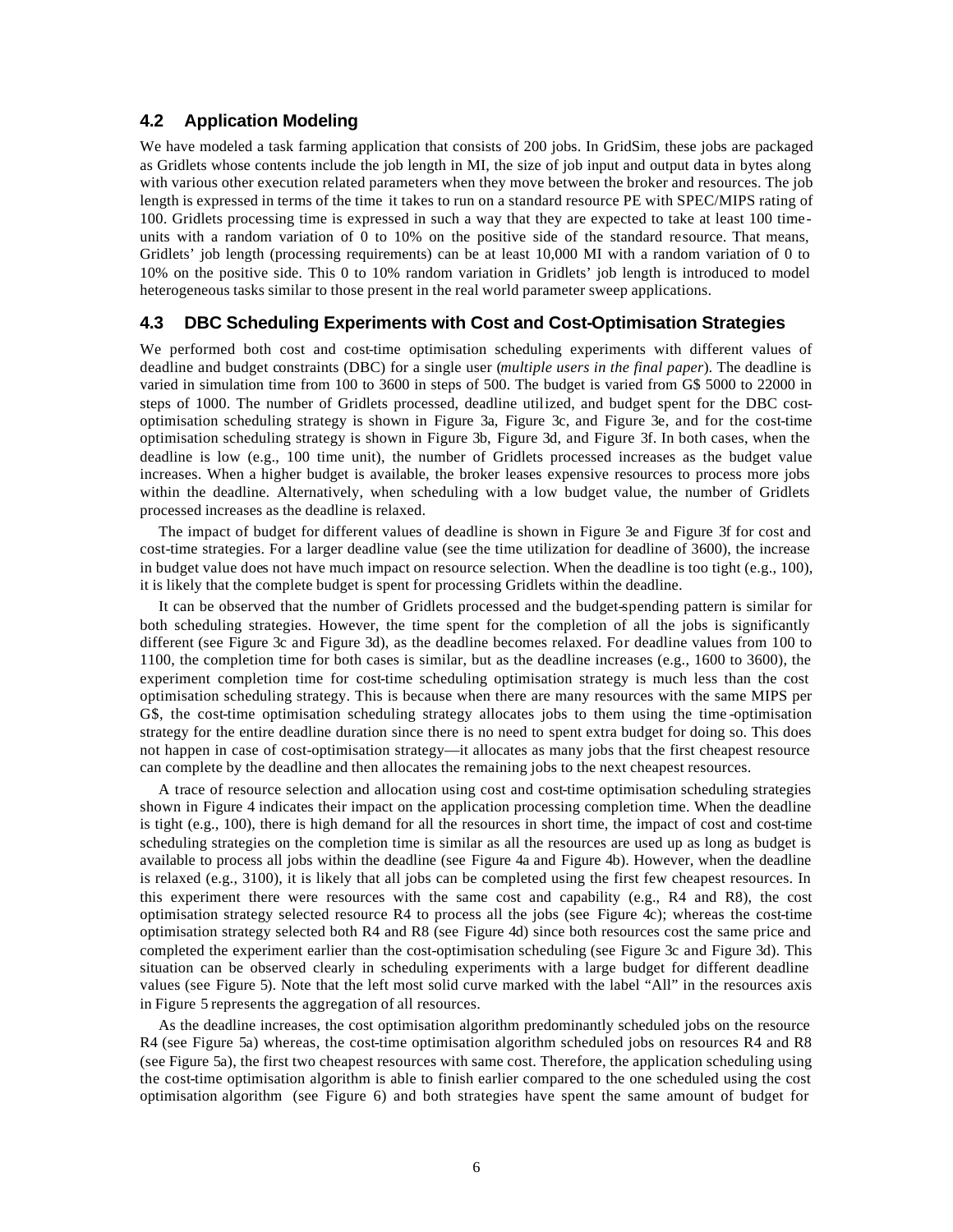processing its jobs (see Figure 7). The completion time for cost optimisation scheduling continued to increase with increase of the deadline as the broker allocated more jobs to the resource R4 and less to the resource R8. However, the completion time for deadline values 3100 and 3660 is the same as the previous one since the broker allocated jobs to only resource R4. This is not the case with the cost-time optimisation scheduling since jobs are allocated proportionally to both resources R4 and R8 and thus minimizing the completion time without spending any extra budget.



**(a) No. of Gridlets processed.**



**(c) Time spent for processing Gridlets.**



**(e) Budget spent for processing Gridlets.**



**(b) No. of Gridlets processed**



**(d) Time spent for processing Gridlets.**



**(f) Budget spent for processing Gridlets.**

**Figure 3: The number of Gridlets processed, time, and budget spent for different deadline and time limits when scheduled using the cost and cost-time optimisation algorithms.**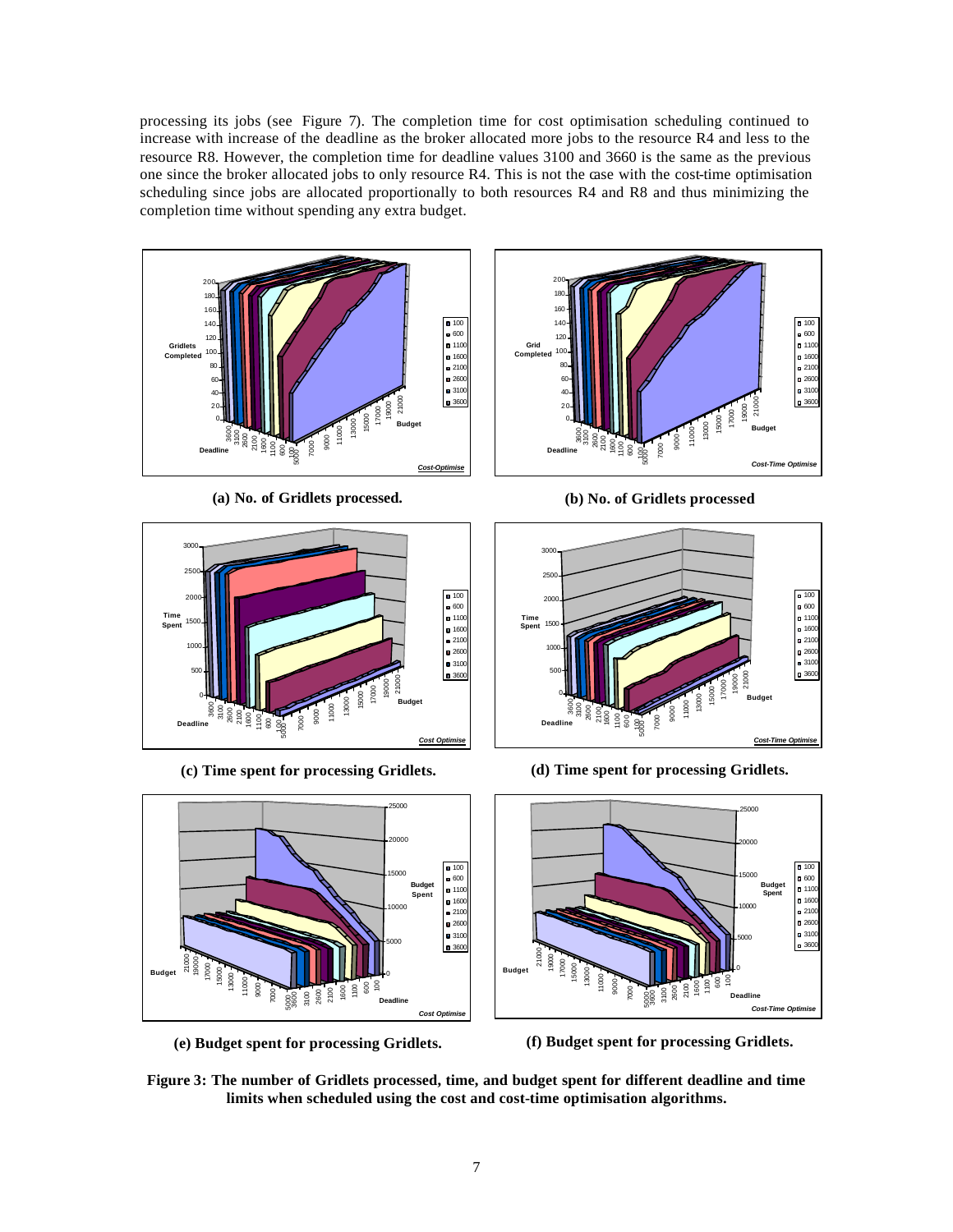

**(a) Cost optimisation with a low deadline.**



**(b) Cost-time optimisation and a low deadline.**

R0 R1 R2 R3 R4 R5 R6 R7 R8 R9 R10 All



**(c) Cost optimisation with a high deadline.**



**Figure 4: The number of Gridlets processed and resources selected for different budget values with a high deadline value when scheduled using the cost and cost-time optimisation algorithms.**



**(a) Resource selection when the budget is high.**

**(b) Resource selection when the budget is high.**

**Figure 5: The number of Gridlets processed and resources selected for different deadline values wi th a large budget when scheduled using the cost and cost-time optimisation algorithms.**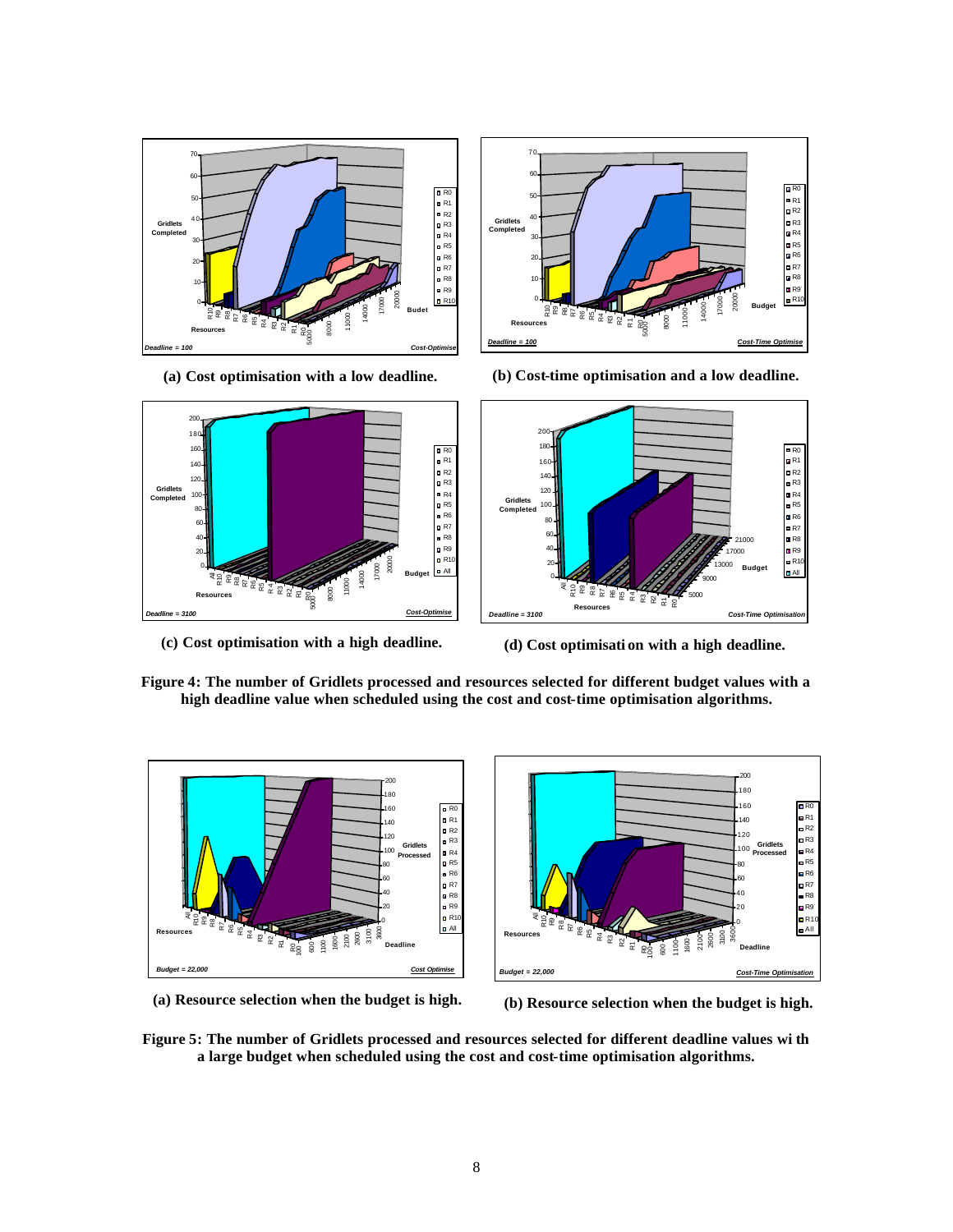

**Figure 6: The time spent for processing application jobs for different deadline constraints with a large budget when scheduled using the cost and cost-time optimisation algorithms.**



**Figure 7: The budget spent for processing application jobs for different deadline constraints with a large budget when scheduled using the cost and cost-time optimisation algorithms.**

Let us now take a microscopic look at the allocation of resources when a moderate deadline and large budget is assigned. A trace of resource allocation and the number of Gridlets processed at different times when scheduled using the cost and cost-time optimisation algorithms is shown in Figure 8 and Figure 9. It can be observed that for both the strategies, the broker used the first two cheapest resources, R4 and R8 fully. Since the deadline cannot be completed using only these resources, it used the next cheapest resources R2, R3, and R10 to make sure that deadline can be meet. The cost optimisation strategy allocated Gridlets to resource R10 only, whereas cost-time optimisation allocated Gridlets to resources R2, R3, and R10 as they cost the same price. Based on the availability of resources, the broker predicts the number of Gridlets that each resource can complete by the deadline and allocates to them accordingly (see Figure 10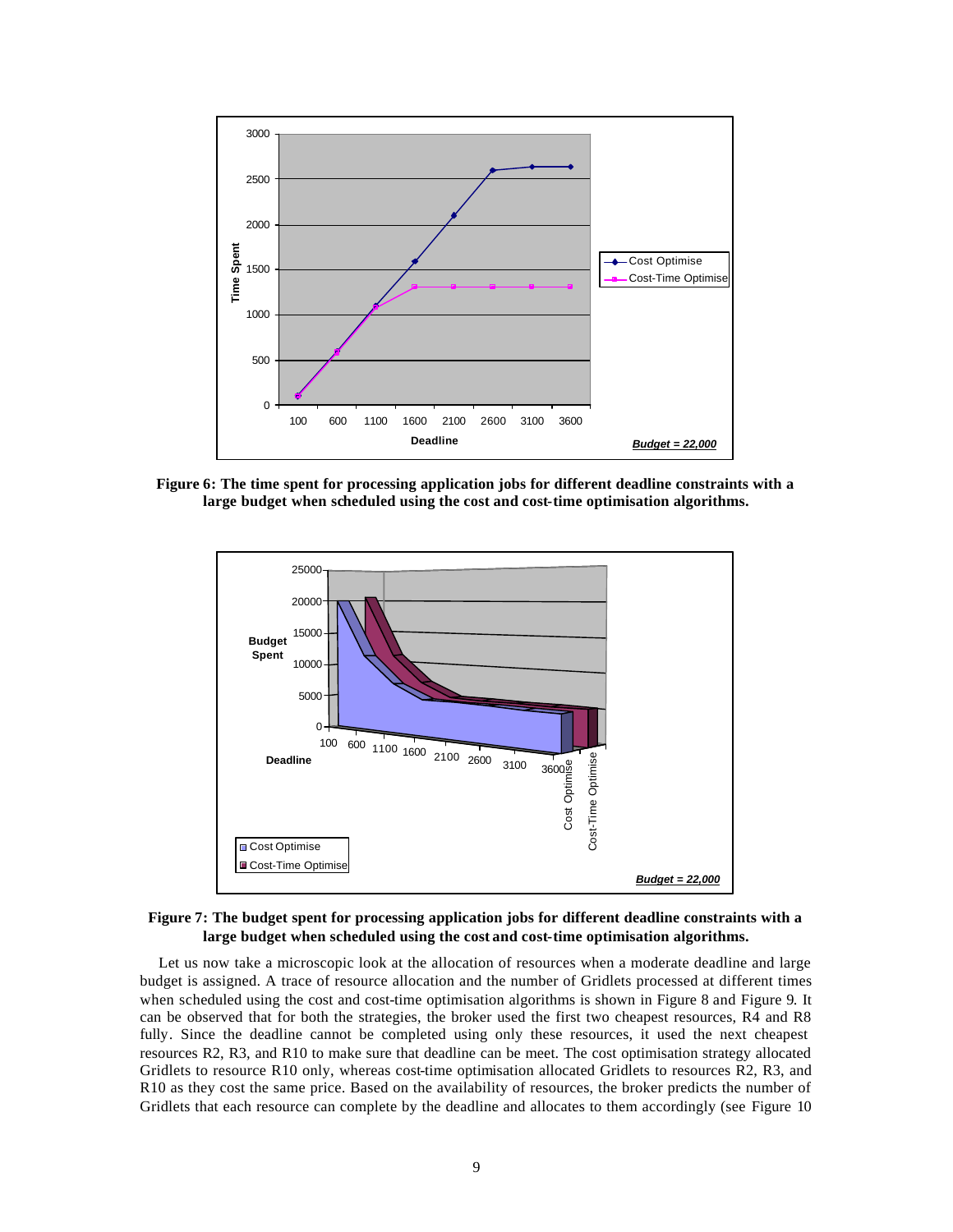and Figure 11). At each scheduling event, the broker evaluates the progress and resource availability and if there is any change, it reschedules some Gridlets to other resources to ensure that the deadline can be meet. This can be observed in Figure 10 and Figure 11—the broker allocated a few extra Gridlets to resource R10 (cost optimisation strategy) and resources R2, R3, and R10 (cost-time optimisation strategy) during the first few scheduling events.



**Figure 8: Trace of No. of Gridlets processed on resources for a medium deadline and high budget constraints when scheduled using the cost optimisation strategy.**



**Figure 9: Trace of No. of Gridlets processed on resources for a medium deadline and high budget constraints when scheduling using the cost-time optimisation strategy.**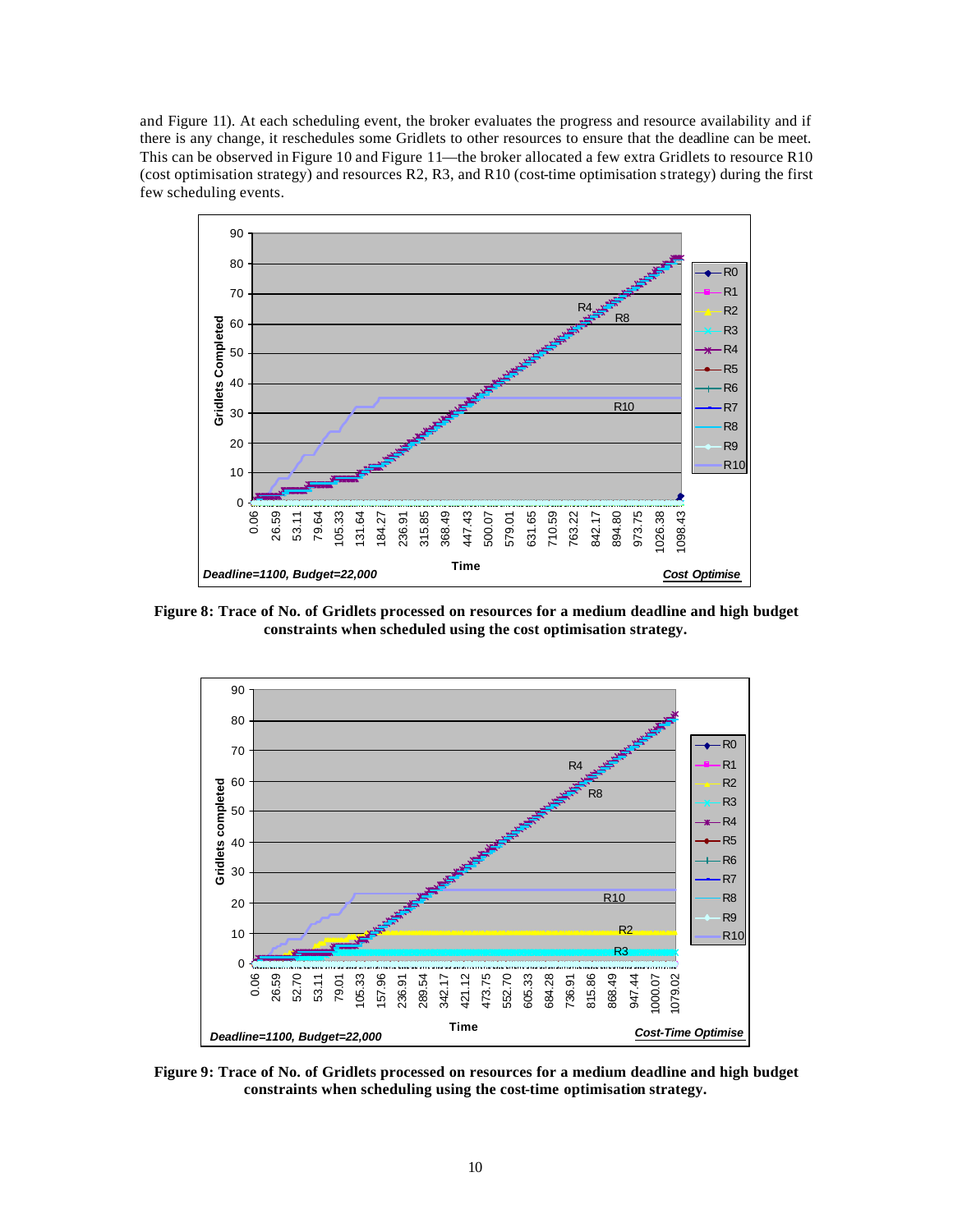

**Figure 10: Trace of the number of Gridlets committed to resources for a medium deadline and high budget constraints when scheduled using the cost optimisation strategy.**



**Figure 11: Trace of the number of Gridlets committed to resources for a medium deadline and high budget constraints when scheduled using the cost-time optimisation strategy.**

# **5 Summary and Conclusion**

Computational Grids enable the sharing, discovery, selection, and aggregation of geographically distributed heterogeneous resources for solving large-scale applications. We proposed computational economy as a metaphor for managing the complexity that is present in the management of distributed resources and allocation. It allows allocation of resources depending on the users' quality of service requirements such as the deadline, budget, and optimisation strategy. In this paper, we proposed a new deadline and budget constrained scheduling algorithm called *cost-time optimisation*. We developed a scheduling simulator using the GridSim toolkit and evaluated the new scheduling algorithm and compared its performance and quality